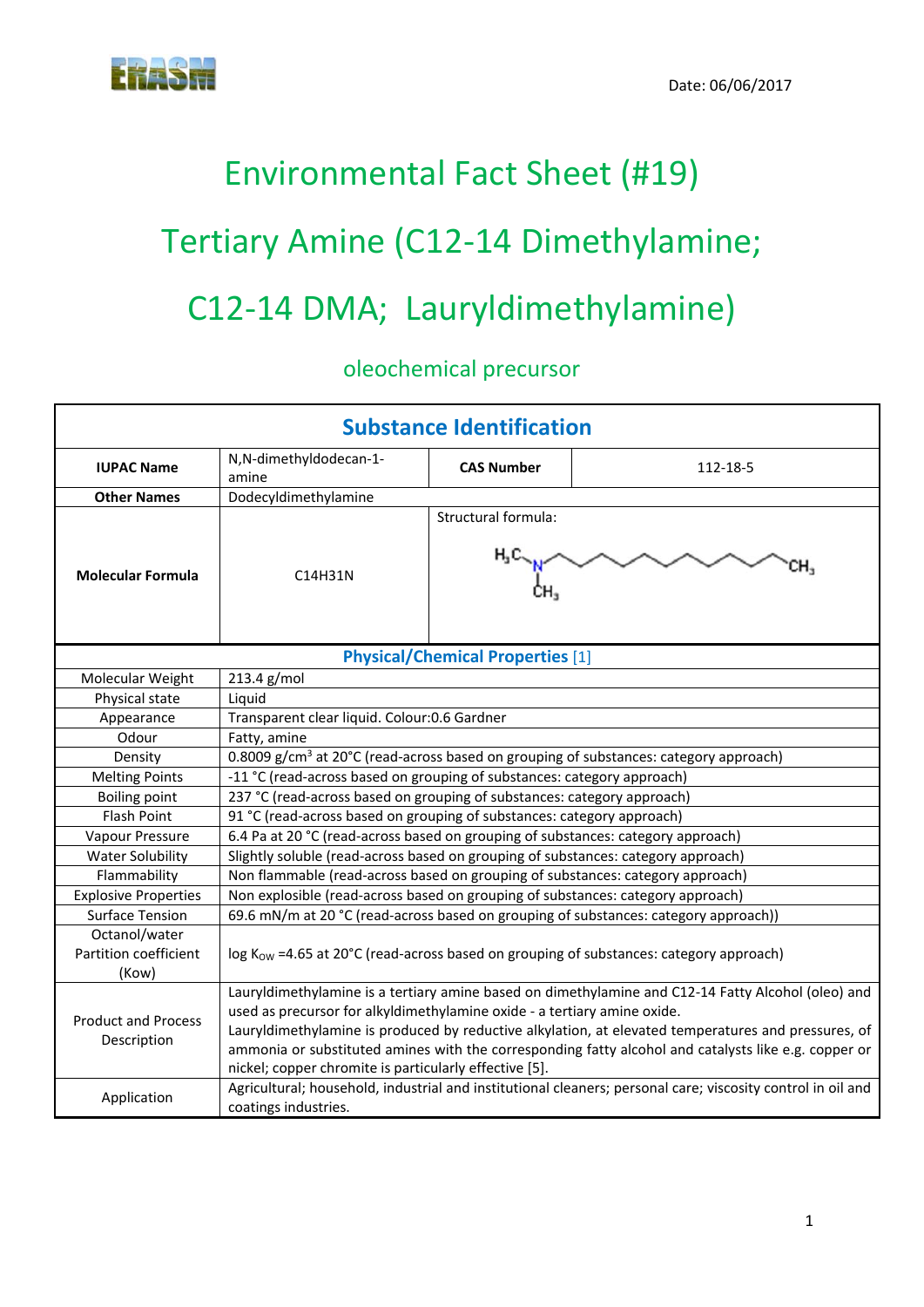

## **Life Cycle Assessment**

## **General Introduction**

These Environmental Fact Sheets are a product of the *ERASM Surfactant Life Cycle & Ecofootprinting (SLE*) project. The objective of this project was to establish or update the current environmental profile of 15 surfactants and 17 precursors, taking into consideration actual surfactant production technology and consistent high quality background data.

The Fact Sheets are based upon life cycle assessment (LCA) and have been prepared in accordance with the ISO standard [ISO 14040: 2006 and ISO 14044: 2006]. In addition, the project follows the ILCD (2010) handbook. This Fact Sheet describes the cradle‐to‐gate production for C12‐14 Dimethylamine (C12‐14 DMA). C12‐14 DMA is an oleochemical surfactant precursor.

The ERASM SLE project recommends to use the data provided in a full 'cradle-to-grave' life cycle context of the surfactant in a real application.

Further information on the ERASM SLE project and the source of these datasets can be found in [2].

The full LCI can be accessed via www.erasm.org or via http://lcdn.thinkstep.com/Node/

| <b>Goal and Scope of ERASM SLE Project [2]</b>                                                           |                                                                                                                                                      |                                                 |  |  |  |
|----------------------------------------------------------------------------------------------------------|------------------------------------------------------------------------------------------------------------------------------------------------------|-------------------------------------------------|--|--|--|
| The main goal was to update the existing LCI inventories [3] for the production of C12-14 Dimethylamine. |                                                                                                                                                      |                                                 |  |  |  |
|                                                                                                          | Data collected represents a 12 month averages of C12-14 DMA production in the year 2011, to                                                          |                                                 |  |  |  |
|                                                                                                          | compensate seasonal influence of data. Background data have reference years from 2008 to 2010.                                                       |                                                 |  |  |  |
| <b>Temporal Coverage</b>                                                                                 | The dataset is considered to be valid until substantial technological changes in the production chain                                                |                                                 |  |  |  |
|                                                                                                          | occur.                                                                                                                                               |                                                 |  |  |  |
|                                                                                                          | The precursor data are not published here due to confidentiality reasons.                                                                            |                                                 |  |  |  |
| Geographical Coverage                                                                                    | The geographical representativeness for Tertiary Amine was considered 'very good'.                                                                   |                                                 |  |  |  |
| Technological                                                                                            | The technological representativeness for Tertiary Amine was considered 'good'.                                                                       |                                                 |  |  |  |
| Coverage                                                                                                 | Figure 1 provides a schematic overview of the production process of Tertiary Amine.                                                                  |                                                 |  |  |  |
|                                                                                                          | In ERASM SLE project the declared unit (functional unit) and reference flow is one thousand kilogram                                                 |                                                 |  |  |  |
| <b>Declared Unit</b>                                                                                     | (1000 kg) of surfactant active ingredient. This was the reference unit also used in [3].                                                             |                                                 |  |  |  |
|                                                                                                          | Functional Unit: 1 metric tonne of tertiary amine 100% active substance.                                                                             |                                                 |  |  |  |
|                                                                                                          |                                                                                                                                                      |                                                 |  |  |  |
|                                                                                                          | <b>Included</b>                                                                                                                                      | <b>Excluded</b>                                 |  |  |  |
|                                                                                                          | Fatty alcohols production                                                                                                                            | Construction of major capital equipment         |  |  |  |
|                                                                                                          |                                                                                                                                                      | (Infrastructure)                                |  |  |  |
| Cradle-to Gate System                                                                                    | Ammonia production                                                                                                                                   | Maintenance and operation of support            |  |  |  |
| <b>Boundaries</b>                                                                                        |                                                                                                                                                      | equipment<br>Human labor and employee transport |  |  |  |
|                                                                                                          | Energy production<br><b>Utilities</b>                                                                                                                |                                                 |  |  |  |
|                                                                                                          | Transportation processes for the main materials                                                                                                      | Packaging                                       |  |  |  |
|                                                                                                          | Water use and treatment of waste water                                                                                                               |                                                 |  |  |  |
|                                                                                                          |                                                                                                                                                      |                                                 |  |  |  |
|                                                                                                          | <b>Treatment of wastes</b>                                                                                                                           |                                                 |  |  |  |
|                                                                                                          | Transportation was only considered for the main materials (covers about 90% of the mass of all                                                       |                                                 |  |  |  |
| Assumptions and                                                                                          | inputs), other transportation was not considered.<br>Some important transports were estimated by European standard distances due to lack of valuable |                                                 |  |  |  |
| Limitations                                                                                              | information.                                                                                                                                         |                                                 |  |  |  |
|                                                                                                          | No significant cut-offs were used.                                                                                                                   |                                                 |  |  |  |
|                                                                                                          | The LCI study included all material inputs that had a cumulative total (refers to unit process level) of at                                          |                                                 |  |  |  |
|                                                                                                          | least 98% of the total mass inputs to the unit process, and included all material inputs that had a                                                  |                                                 |  |  |  |
|                                                                                                          | cumulative total of at least 98% of total energy inputs to the unit process.                                                                         |                                                 |  |  |  |
| Cut-off Criteria [4]                                                                                     | The study included any material that had environmental significance in its extraction, manufacture,                                                  |                                                 |  |  |  |
|                                                                                                          | use or disposal, is highly toxic, dangerous for the environment, or is classified as hazardous waste.                                                |                                                 |  |  |  |
|                                                                                                          | The sum of the excluded material flows did not exceed 5% of mass, energy or environmental                                                            |                                                 |  |  |  |
|                                                                                                          | relevance.                                                                                                                                           |                                                 |  |  |  |
|                                                                                                          |                                                                                                                                                      |                                                 |  |  |  |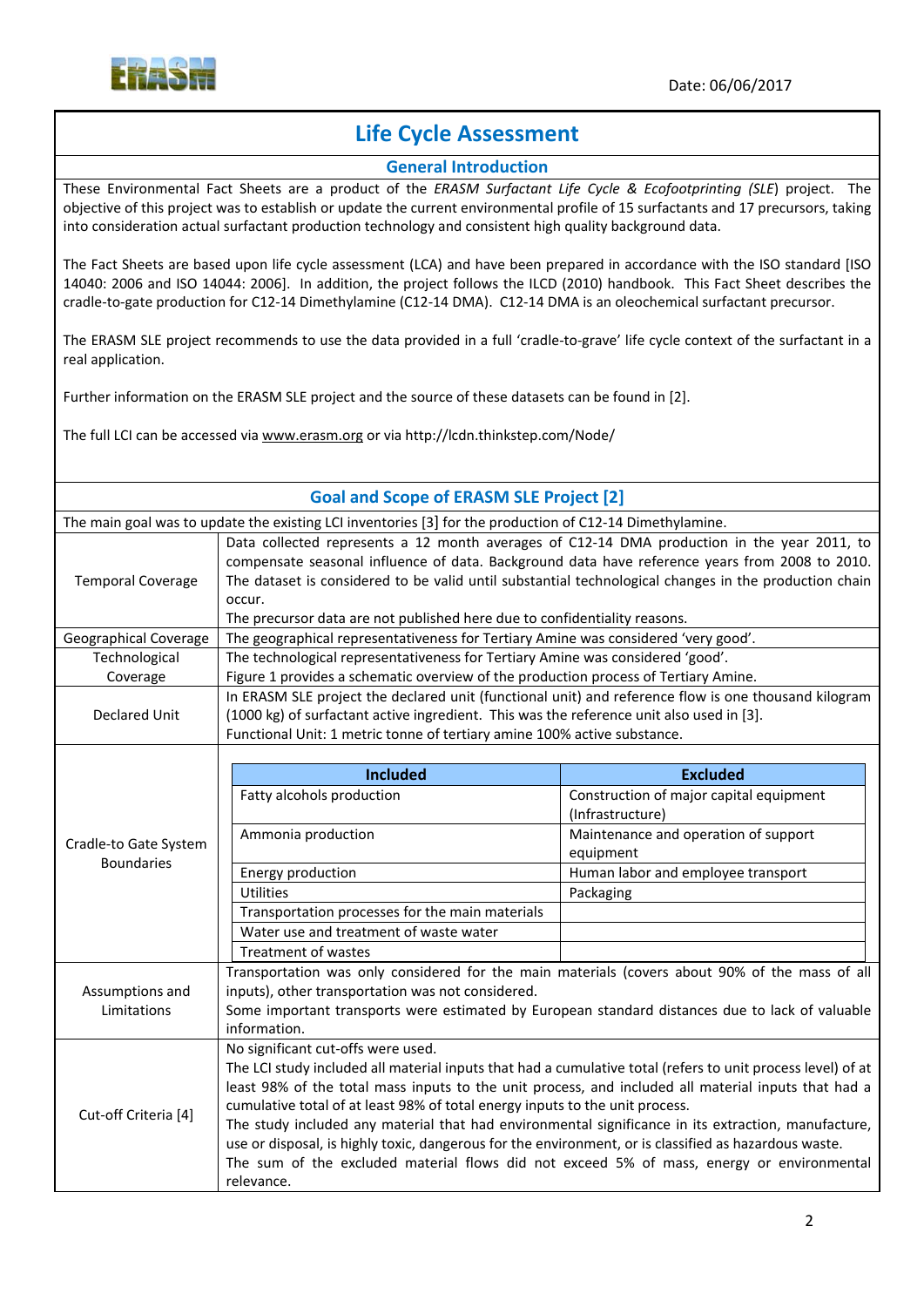

| <b>Calculation Rules</b>                       | Allocation           | For Tertiary amine production, allocation was applied to the background system (mass<br>allocation for the renewable precursors PKO and CNO). |  |  |
|------------------------------------------------|----------------------|-----------------------------------------------------------------------------------------------------------------------------------------------|--|--|
|                                                | Aggregated<br>  data | From public data and literature research.                                                                                                     |  |  |
| Life Cycle Inventory and Impact Assessment [2] |                      |                                                                                                                                               |  |  |
|                                                |                      | LCI data for C12-14 Dimethylamine is not published here due to confidential reasons. The data are integrated in the surfactant                |  |  |
| C12-14 Amine Oxide.                            |                      |                                                                                                                                               |  |  |

| <b>References for the ERASM SLE Project</b>    |                                                                                                                                                                                                                                                                                                                                                                                                                                                                                                                                                                                                                                                                                                                                                                                                              |  |  |  |
|------------------------------------------------|--------------------------------------------------------------------------------------------------------------------------------------------------------------------------------------------------------------------------------------------------------------------------------------------------------------------------------------------------------------------------------------------------------------------------------------------------------------------------------------------------------------------------------------------------------------------------------------------------------------------------------------------------------------------------------------------------------------------------------------------------------------------------------------------------------------|--|--|--|
| Data Owner and<br>Commissioner of the<br>study | ERASM (Environment & Health Risk Assessment and Management). A research partnership of the<br>Detergents and Surfactants Industries in Europe (www.erasm.org).                                                                                                                                                                                                                                                                                                                                                                                                                                                                                                                                                                                                                                               |  |  |  |
| <b>LCA Practitioner</b>                        | thinkstep AG (www.thinkstep.com)                                                                                                                                                                                                                                                                                                                                                                                                                                                                                                                                                                                                                                                                                                                                                                             |  |  |  |
| <b>Reviewers</b>                               | Prof. Walter Kloepffer, LCA Consult<br>Mrs. Charlotte Petiot and Dr. Yannick Leguern, BiolS by Deloitte                                                                                                                                                                                                                                                                                                                                                                                                                                                                                                                                                                                                                                                                                                      |  |  |  |
| References                                     | [1] ECHA. http://echa.europa.eu<br>[2] Schowanek. D. et al. (2017). New and Updated Life Cycle Inventories for Surfactants used in<br>European Detergents: Summary of the ERASM Surfactant Life Cycle and Ecofootprinting Project. Int<br>J. LCA, in press.<br>[3] CEFIC-Franklin (1994). Resource and environmental profile analysis of petrochemical and oleo<br>chemical surfactants produced in Europe. Phase II Final Report, Franklin Associates, LTD.<br>[4] PLASTICSEUROPE (2011). Eco-profiles and Environmental Declarations – Life Cycle Inventory (LCI)<br>Methodology and Product Category Rules (PCR) for Uncompounded Polymer Resins and Reactive<br>Polymer Precursors, version 2.0.<br>[5] Ullmann's Encyclopedia of Industrial Chemistry (2010). John Wiley & Sons, Inc.,<br>Hoboken, USA. |  |  |  |